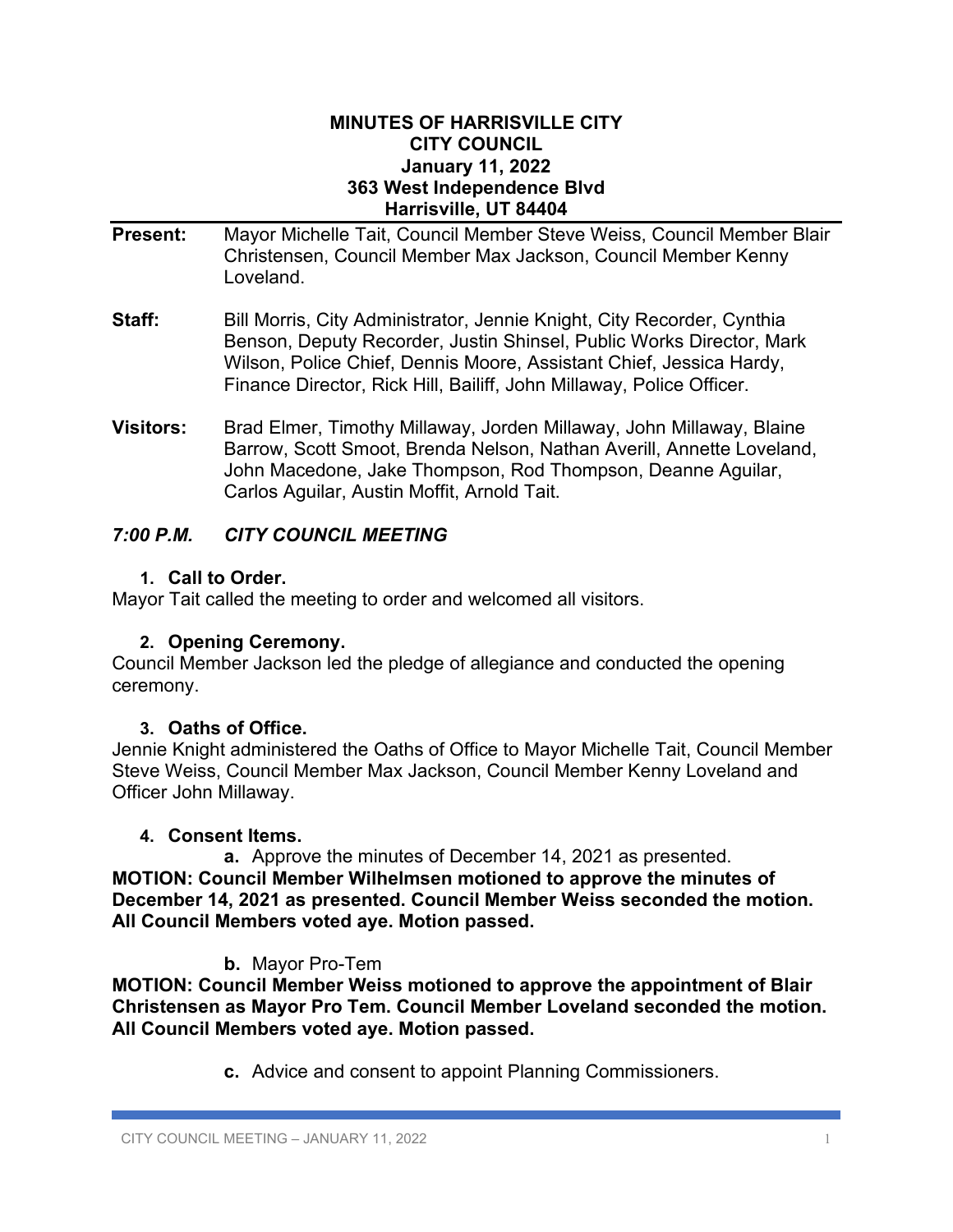**MOTION: Council Member Loveland motioned to approve the appointment of Brenda Nelson, Nathan Averill, and Brad Elmer (alternate) as Planning Commissioners for 5-year terms. Council Member Christensen seconded the motion. All Council Members voted aye. Motion passed.**

## **5. Business Items.**

**a. PUBLIC HEARING** – **Harrisville City Council will take comments for or against Harrisville Resolution 22-01; a resolution authorizing the surplus of certain real properties owned by the city.**

Bill Morris explained the city properties being considered for surplus. The parcels were reviewed and the plan to surplus the Public Works building on Washington Boulevard, which was originally intended to be a park. A developer of the south parcel will be taking over the entire project and rededicating approximately 11 acres back to the city in a conservation easement for a park.

**MOTION: Council Member Weiss motioned to open the public hearing on Harrisville Resolution 22-01; a resolution authorizing the surplus of certain real properties owned by the city. Council Member Loveland seconded the motion. All Council Members voted aye.**

No public comment was given.

**MOTION: Council Member Weiss motioned to close the public hearing. Council Member Wilhelmsen seconded the motion. All Council Members voted aye. Motion passed.**

## **b. Discussion/possible action to adopt Harrisville Resolution 22-01; a resolution authorizing the surplus of certain real properties owned by the city.**

Council Member Loveland requested additional information regarding the parcel description in the notice. Staff reported a typo was corrected in the original posting. The parcel is on the west side of Washington Boulevard. This resolution allows for the sale of this property. Council Member Christiansen asked if the developer was in agreement with this process. Mr. Morris explained there is a contract for the sale. Mayor Tait asked for Scott Smoot, the developer for the project, to answer any questions the Council may have. Mr. Smoot said they have reviewed the contract and have very few changes. Mr. Morris commented Mr. Smoot has been very easy to work with. Council Member Jackson asked if the family who originally deeded the property to the city has been contacted. Mr. Morris said an attempt was made but they were unable to be located. Mr. Morris said that the park could be named after the family that originally donated the parcel. Council Member Jackson asked if the plaque on the shop building will be removed. Mr. Morris said that is the intent. Council Member Wilhelmsen asked about the lining up of the roads for the UDOT requirements and how they line up within the property. Mr. Smoot said that the road will end at a parking lot at the park.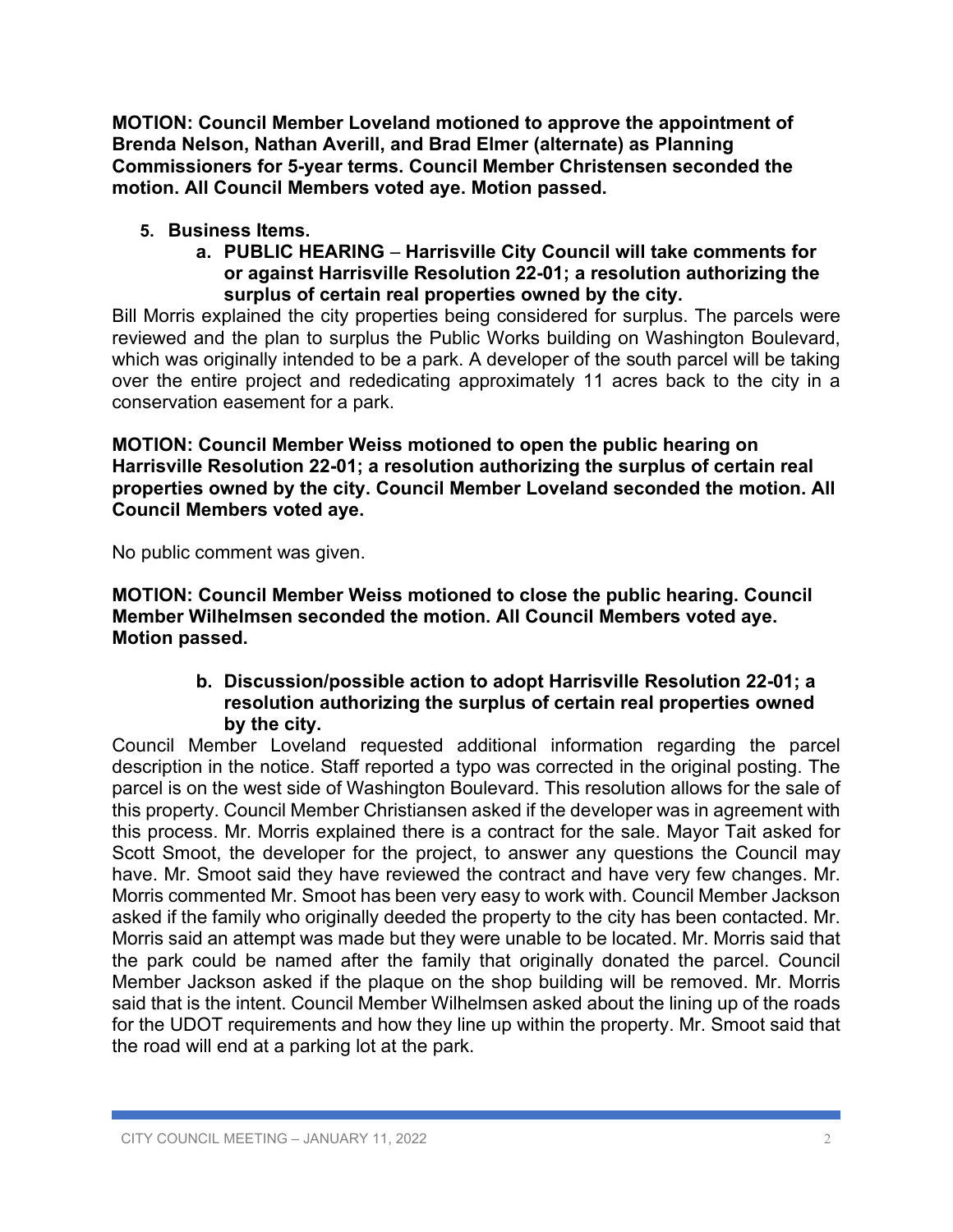Mr. Morris discussed the other property listed for surplus on 700 N. He said the parcel is only being surplused at this time. The city plans to make two lots paper ready as residential subdivision before they go on the market. The city will be the developer. He also explained a portion of the land will be repaired to help soften the traffic along this road. Mr. Shinsel said a portion of the road will be widened as well.

Council Member Jackson asked about the wetlands behind the city shops and how it will be developed. Mr. Morris said it would be developed as state code allows.

Council Member Loveland asked for clarification on the 700 N parcel. He asked why the city is moving to surplus. Mr. Morris reviewed UCA §10-3-8 which requires a public hearing be held before city owned property is surplused. Mr. Morris explained that when the city is ready to sell this land it will be paper ready. The intent is to help the residents along 700 North instead of allowing a developer to develop as they see fit.

**MOTION: Council Member Weiss motioned to adopt Harrisville Resolution 22-01; a resolution authorizing the surplus of certain real properties owned by the city. Council Member Christensen seconded the motion. A Roll Call Vote was taken.**

| <b>Council Member Wilhelmsen</b>  | Yes        |
|-----------------------------------|------------|
| <b>Council Member Weiss</b>       | <b>Yes</b> |
| <b>Council Member Christensen</b> | Yes        |
| <b>Council Member Jackson</b>     | <b>Yes</b> |
| <b>Council Member Loveland</b>    | <b>Yes</b> |

**Motion passed 5-0.**

#### **c. Discussion/possible action to adopt Harrisville Resolution 22-02; a resolution to adopt a purchase, lease and dedication agreement.**

Mr. Morris explained that Ms. Knight coordinated with Mr. Smoot to make the changes in the contract. Mr. Morris read through the contract and explained how the fair market value was obtained. The Public Works property value was \$875,000. Since the city is going to lease the buildings while the new city shops are being built and develop the road, a contribution needs to be kept. The rent and road costs to be developed are \$225,000. The purpose of the agreement is to align the road and access to the future park. The agreement goes through what the city's responsibilities along with allowance for developer access for surveys. Council Member Loveland asked who would be responsible to the removal of the buildings. Mr. Morris asked Mr. Smoot if this could be clarified in the contract. He updated paragraph "8" to read "The Developer is responsible, at the Developer's sole expense, for any demolition on the Premises after the structures have been vacated by the City." Mr. Smoot said that was the intent to demolish once the city vacates the premises. Mr. Morris said the city can salvage what he wishes from the building as per the contract.

#### **MOTION: Council Member Wilhelmsen motioned to adopt Harrisville Resolution 22-02; a resolution to adopt the purchase, lease and dedication agreement with**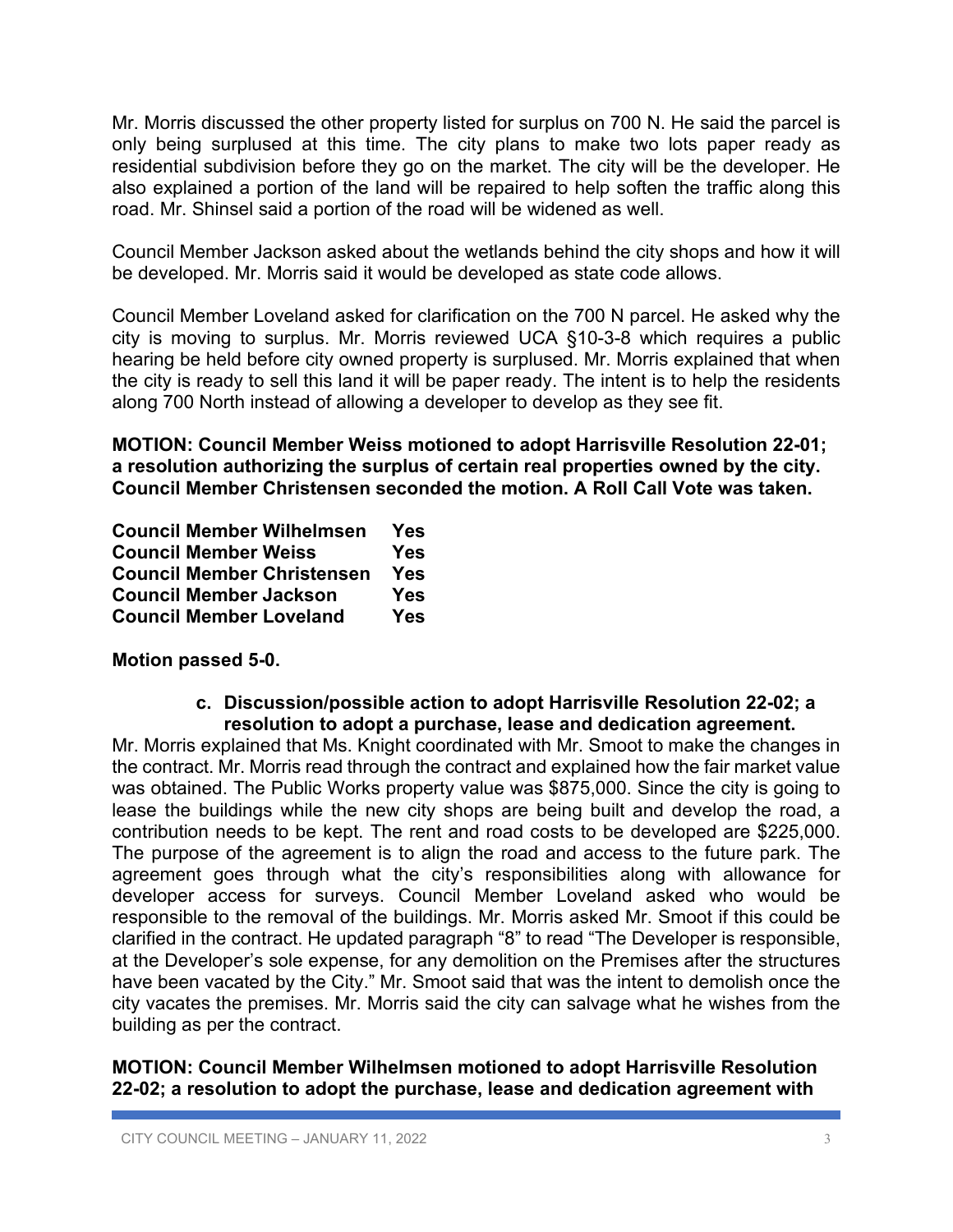**the amended changes. Council Member Loveland seconded the motion. A Roll Call Vote was taken.**

| <b>Council Member Wilhelmsen</b>  | Yes        |
|-----------------------------------|------------|
| <b>Council Member Weiss</b>       | <b>Yes</b> |
| <b>Council Member Christensen</b> | Yes        |
| <b>Council Member Jackson</b>     | <b>Yes</b> |
| <b>Council Member Loveland</b>    | <b>Yes</b> |

**Motion passed 5-0.**

#### **d. Discussion/possible action to grant preliminary approval for The Copperwoods Subdivision a 65-unit mixed-use development located at approximately 1956 North Highway 89.**

Mr. Shinsel explained this project has already been through Project Management and Preliminary Review by the Planning Commission. Staff is excited to see this development in the city. The developers have been great to work with. Council Member Jackson asked how this development will aesthetically blend with the developments to the south. Mr. Shinsel said that the renderings match with the south developments. Council Member Weiss asked about the traffic. Mr. Shinsel said this is being addressed with a light on HWY 89 and they have been in constant contact with UDOT to address this issue. There will be no left turn off 2000 North to help with this issue. Mr. Thompson, the developer, was asked to address a question about the commercial element that will be going in off 750 West by Council Member Christensen. Mr. Thompson said there is no interest yet and he will have more information when the development begins.

#### **MOTION: Council Member Christensen motioned to grant preliminary approval for The Copperwoods Subdivision a 65-unit mixed-use development located at approximately 1956 North Highway 89. Council Member Jackson seconded the motion. All Council Members voted aye. Motion passed.**

### **e. Discussion/possible action to approve 750 West Public Works Building Concept Plan.**

Mr. Shinsel explained this project is referred to as the Municipal Center. It will house Public Works and the City Offices. Mr. Shinsel explained how the parcel will be accessed from HWY 89 and 750 West. The first leg will be the city shops along with the infrastructure for the entire project. The monies for this facility will come from the sale of surplus properties, impact fees, and from ARPA funds for infrastructure. Mr. Morris asked about how Bryan Fife feels about the project. Mr. Fife feels it is easier access for him to manage the parks by staying at the parks building. Council Member Loveland asked for more detail. Mr. Shinsel moved to the whiteboard to further clarify each building along with outlining the accesses. Council Member Jackson asked if this concept was strapping us and will not allow a future plan with North View fire District. Mr. Shinsel and Mayor Tait explained that discussions have occurred with the fire department on possibilities for them to be a part of the development. It will depend on what UDOT will allow for access for them on where the new possible station can be placed. Council Member Jackson asked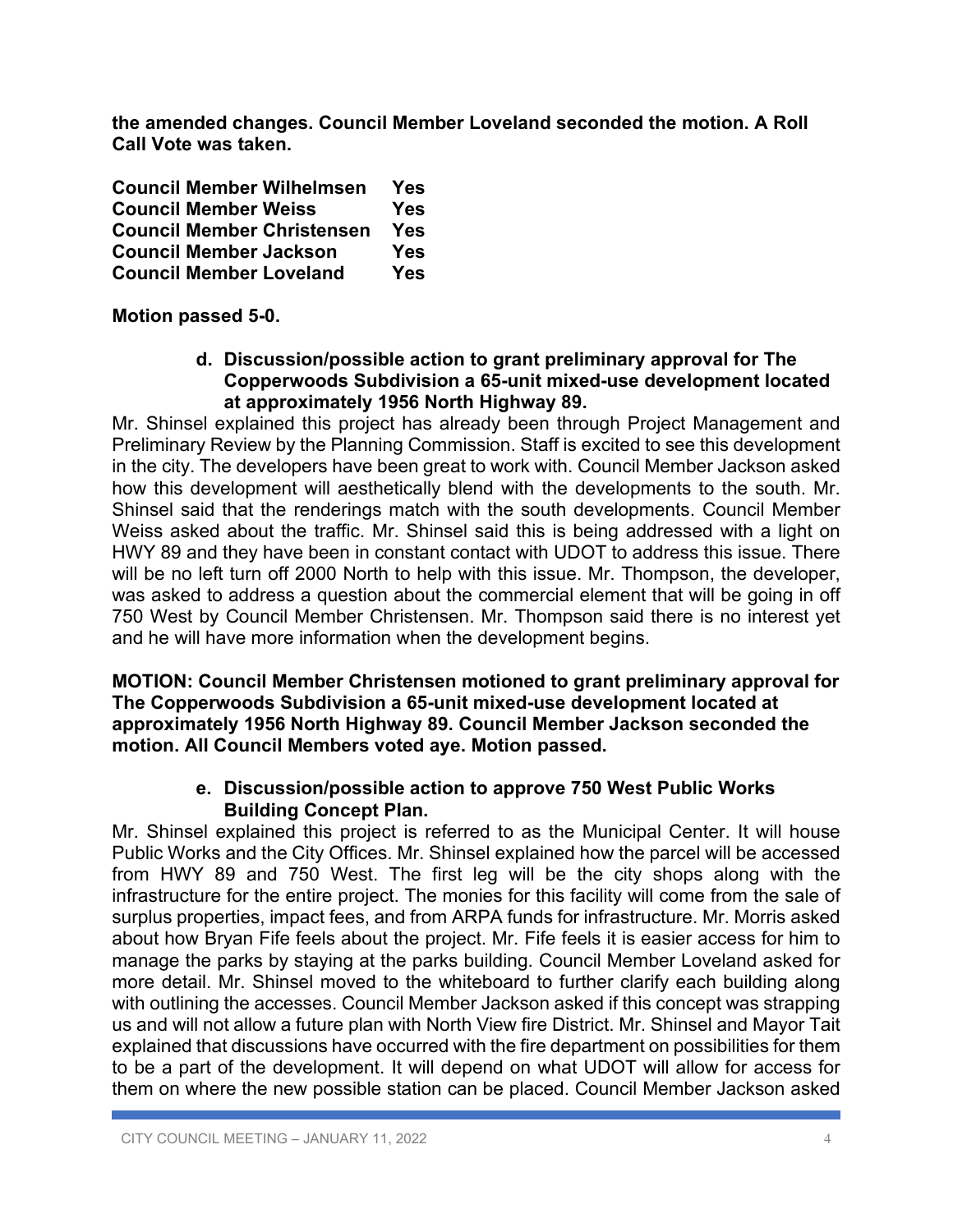about the light that will be on HWY 89. He wanted to know if it had been approved with UDOT and if it could have an automatic switch when an emergency vehicle is nearby. Mr. Shinsel said that the light itself has already been approved but the switch would need to be approved through UDOT. Mr. Shinsel will look more into this during engineering. Mayor Tait clarified that the only part the city is looking at developing at this time is the city shop area. Mr. Shinsel further explained that the concept is just that. It can be changed as the project needs grow. Jones and Associates are already working on an RFP for an architect and the engineering of the site plan. The goal is to be out of the old city shops within three (3) years. Mr. Morris explained that the next step is for site plan review by the Planning Commission. Tonight, the city staff needs to know if this plan is acceptable to continue with the project. Mr. Morris explained this land has more space to facilitate the needs of the city than the other properties. Council Member Loveland was concerned with the parking for all the recreation activities. Mr. Morris said another thing to consider was angled parking on the side roads. Mr. Shinsel said adjustments like parking and such can be finalized through the engineering. What he is looking for now is the concept being agreeable to the Council. Mr. Morris said if there are any concerns to send them to Mr. Shinsel ahead of time for him to address during the engineering process. He explained a little of the intended interior design of the main city building. Council Member Loveland asked how large the new city shops are compared to what the city currently has. Mr. Shinsel said it is nearly double. The intent was to include interior storage for future equipment the city will most likely need. Mr. Shinsel further explained the interior intent of the building. The growth of the city will go from a small city to a mid-size city with all the new developments. His intent is to plan for that future growth. Council Member Jackson asked if the building will have a lift system. Mr. Shinsel said yes there will be a full drive on lift system and a crane system installed.

#### **MOTION: Council Member Weiss motioned to approve the 750 West Public Works Building Concept Plan. Council Member Loveland seconded the motion. All Council Members voted aye. Motion passed.**

#### **6. Public Comments -** *(3 minute maximum)*

**John Macedone** asked for the city to relook at the illegal trucking company on 750 West. He said it has increased in double since he last brought this matter before Council.

**Blaine Barrow** rose and spoke on the concept plan for the new municipal center. He asked how many streets will be available for access to the parcel. Mr. Shinsel explained that it will border the south and north property lines surrounding the parcel. He said he heard about this project by the residents around the new development. He and those that brought this to his attention are concerned that they do not have a voice in the project. Mr. Barrows asked why the public buildings were on the frontage of 750 West. He also asked if there will be a fire station, about access to the highway and if there will be any access points. [All questions and concerns were addressed by Mr. Shinsel after the meeting due to time allotment being used.]